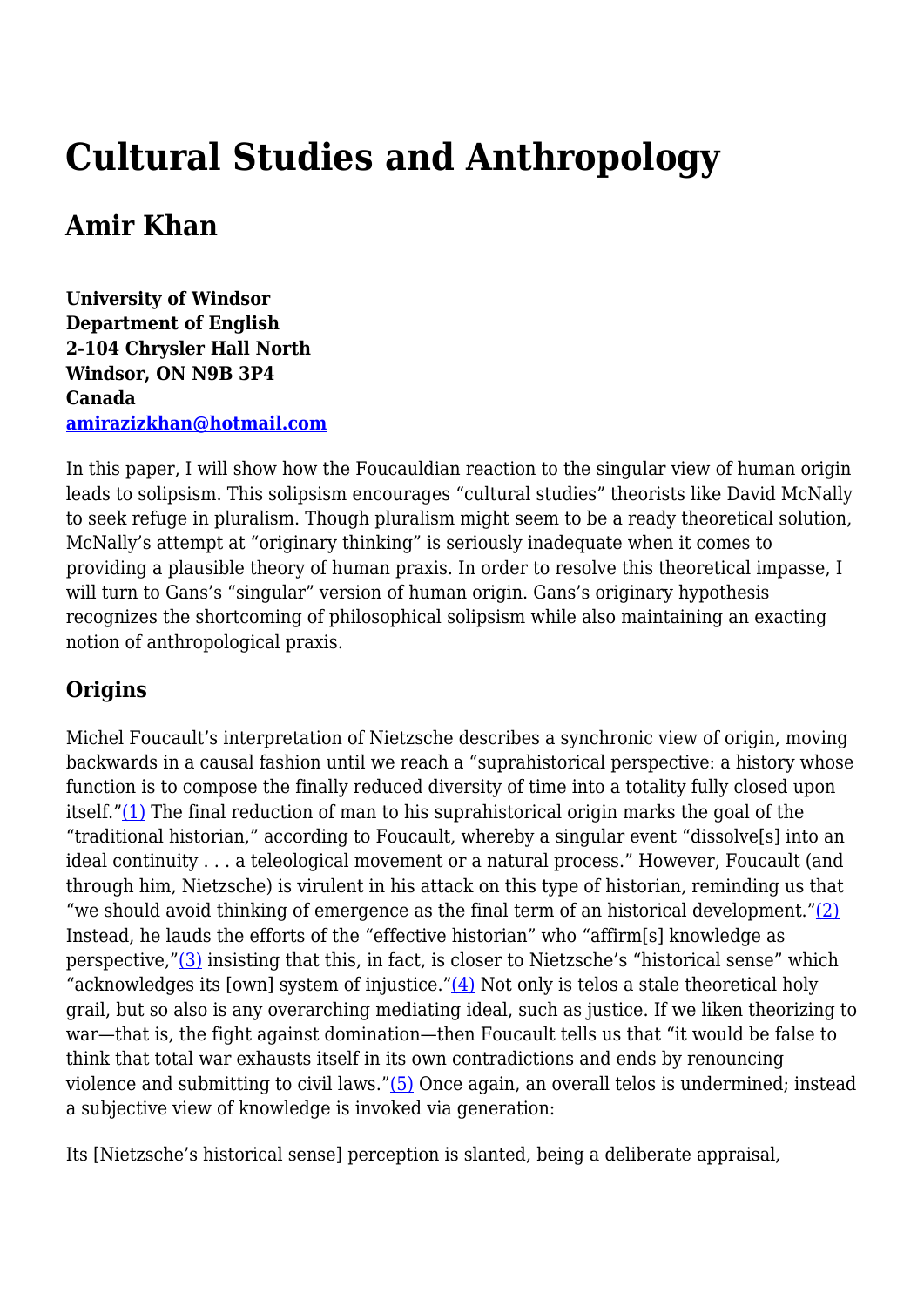affirmation, or negation; it reaches the lingering and poisonous traces in order to prescribe the best antidote. It is not given to a discreet effacement before the objects it observes and does not submit itself to their processes; nor does it seek laws, since it gives equal weight to its own sight and to its objects. Through this historical sense, knowledge is allowed to create its own genealogy in the act of cognition.[\(6\)](http://anthropoetics.ucla.edu/ap1201/khan#n6)Nevertheless, any genealogy of history requires a "vertical projection of its position.["\(7\)](http://anthropoetics.ucla.edu/ap1201/khan#n7) Thus a generative, formative framework is implied; man's solipsism cannot be overcome by "invoking objectivity, the accuracy of facts." [\(8\)](http://anthropoetics.ucla.edu/ap1201/khan#n8) Any given demagogy (Foucault's term) "must be masked."[\(9\)](http://anthropoetics.ucla.edu/ap1201/khan#n9) Certainly, if this be the case, we must ask ourselves whether we, as metaphysicians, wish to continually articulate, from a suprahistorical perspective, "a history whose perspective on all that precedes it implies the end of time, a completed development." $(10)$  Because such an implication is always already "tainted" by perception, seeking to step outside perception is baseless.

Where Foucault/Nietzsche's ontology falls short, however, is in its inability to account for *its own* origin. Rather, the genealogist must resign himself to *Entstehung*, a "miraculous origin," $(11)$  the veracity of which can never be affirmed by perception. Such an ontology then presupposes a linear movement backwards through time, eventually suppressing the temporal for the sake of constructing a "totality fully closed upon itself."[\(12\)](http://anthropoetics.ucla.edu/ap1201/khan#n12) Whether any supra-ontological inquiry whose generative source is a singular, vertically integrative structure can address the origin of man beyond the referential remains to be seen. Foucault himself is skeptical. He sees the work of the genealogist as differing fundamentally from the "traditional historian" in its point of departure: "the historical sense can . . . become a privileged instrument of genealogy if it refuses the certainty of absolutes.["\(13\)](http://anthropoetics.ucla.edu/ap1201/khan#n13) Origin beyond the referential necessarily depends on metaphysical abstractions that can exist in the mind only. $(14)$ 

Thus, rather than a strict diachronic account of history dependent on metaphysical ideals (or a rather terrifying and finite account of origin based on genealogy), a more useful strategy might be to invoke a synchronic and pluralistic account of the human referential world that integrates with the human mind its partner in crime: the body.

David McNally, in his book, *Bodies of Meaning: Studies on Language, Labour, and Liberation*, [\(15\)](http://anthropoetics.ucla.edu/ap1201/khan#n15) in fact agrees with Foucault in invoking a similar suppression of the temporal: "The emergence of cultural, language-using, toolmaking primates introduced a new order of temporality, the time of human history. This temporality does not transcend natural time, it mediates and supplements it, introducing different orders of determination."[\(16\)](http://anthropoetics.ucla.edu/ap1201/khan#n16) Time is not an objective ideal existing beyond the referential world; instead, its passage is necessitated by perception through "different orders of determination," one of which includes the body. However, rather than a passive vessel, McNally recognizes "an historical body... [as] a body which generates and is shaped by systems of meaning. Meanings are not produced by disembodied and ahistorical signs . . .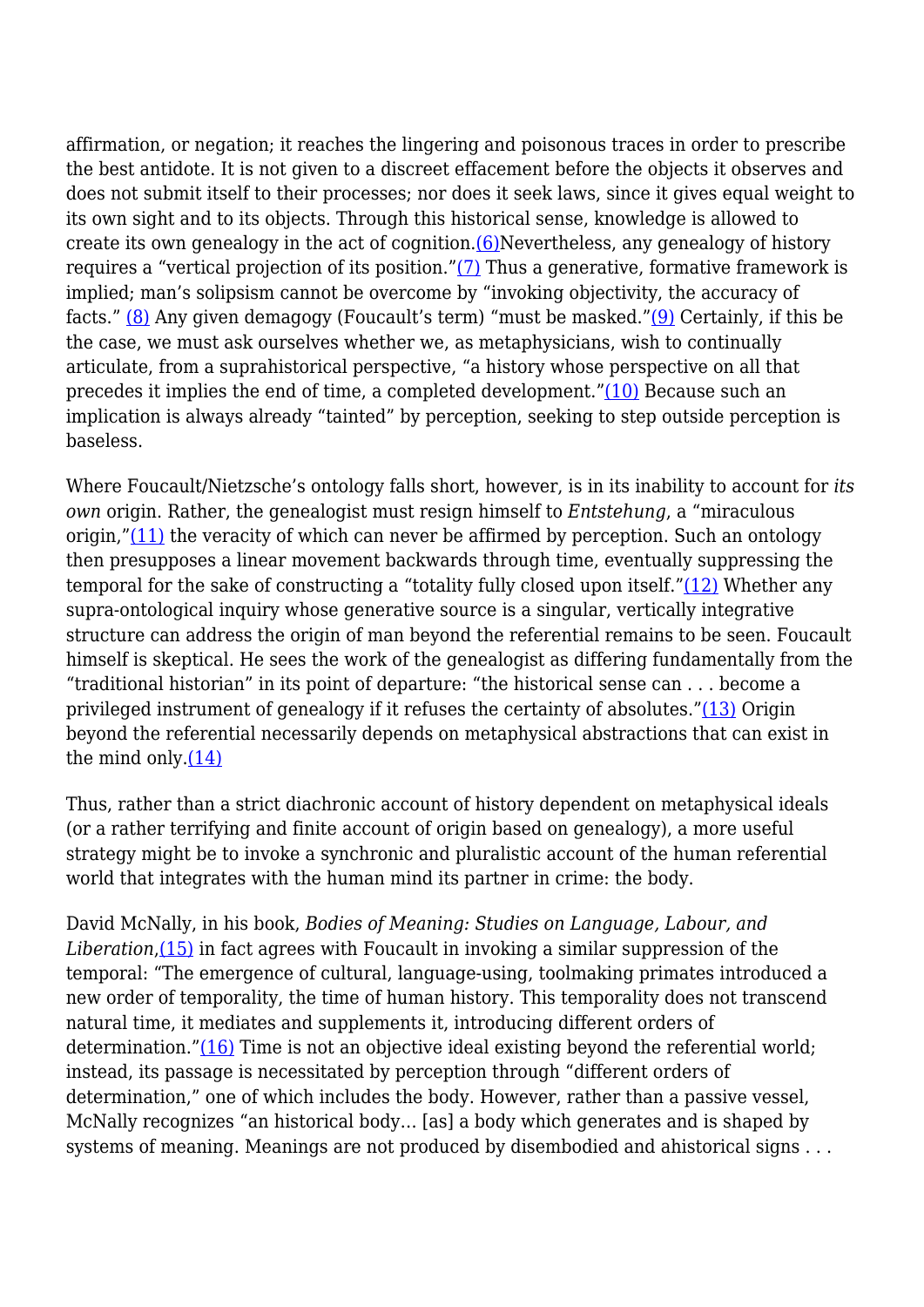instead, meanings begin from the body." $(17)$  Where McNally differs from Foucault is in presupposing not a single abstract beginning (*Entstehung*) but a combination of factors integral to human origin, of both mind and body.

In seeking to include the body in his assessment of human origin, McNally necessarily incorporates biology, for to do otherwise would be to "depict culture as a leap from embodiment which introduces an 'abyss' between human and animals."[\(18\)](http://anthropoetics.ucla.edu/ap1201/khan#n18) In order to fill this abyss, McNally "push[es] social theory into contact with these 'others,' . . . to materialize the discussion of language." $(19)$  Thus he dissolves a vertical theoretical position in favour of a synchronic and pluralistic account of origin.

Because language is difficult to isolate from other higher cognitive functions that are also exclusive to humans, McNally sees no good reason to postulate language as the *single* fundamental characteristic separating man from ape. Rather than language creating the social (ideological) apparatus necessary for the emergence of the human mind (*i.e.*, the evolution of the brain—what McNally calls "the organic foundation"[\(20\)\)](http://anthropoetics.ucla.edu/ap1201/khan#n20), McNally reverses the dictum to have the social, and perhaps even primitively ideological, apparatuses mediating the birth of language. Man does not suddenly spring from miraculous origins but instead emerges gradually from a community of hominids.

 $\overline{2}$ 

The evolutionary shift to bipedalism, for McNally, was the "principal form of locomotion open[ing] up new anatomical and behavioral possibilities." $(21)$  Among them, of course, comes a greater facility for gatherer societies to allocate food, particularly through the use of their hands. Coupled with greater mobility, human tribes could now carry "leaves, or shells full of water, seeds, fruit, and berries, children . . . small game . . . containers, sticks (as both weapons and digging tools), and stone tools["\(22\)](http://anthropoetics.ucla.edu/ap1201/khan#n22) over larger geographical distances. The appearance of tools marks a fundamental evolutionary advance for the species.

By the time our human ancestors often known as *homo habilis* appeared, roughly two million years ago, tools seem to have become a systematic part of the hominid way of life: they show considerable forethought and preparation. $(23)$ However, chimps, who also mirror such human behavior, do not have the cognitive capacity to acknowledge the widespread and long-term benefits of what McNally nominates as the first central economic activity—namely, sharing,[\(24\)](http://anthropoetics.ucla.edu/ap1201/khan#n24) the importance of which I shall return to below.

A gathering and toolmaking mode of life would have required more intensive and extensive childhood learning, prolonged adult-child bonds, food sharing, and dissemination of technological, environmental and social knowledge, and skills. Not surprisingly, *habilis* had a larger brain than its predecessors[.\(25\)A](http://anthropoetics.ucla.edu/ap1201/khan#n25)ll this evolution is based on nothing more than the appearance of tools! In fairness, McNally is constructing an ontology based on available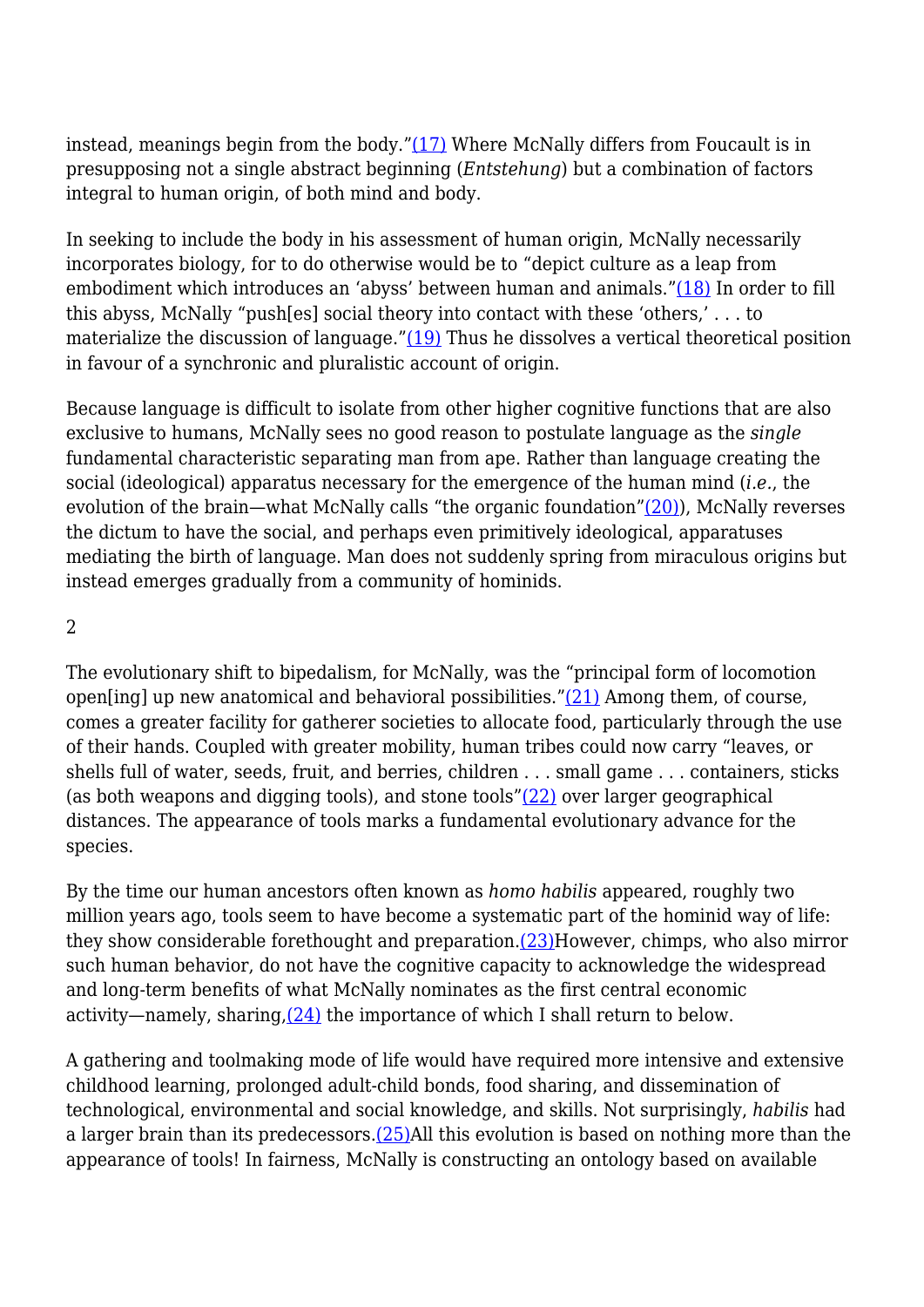ethnographic data. His reference to an increase in brain size can also be corroborated by field evidence. Thus armed, McNally treads his way towards the origin of language, encompassing along the way, as many facets of the human body as possible:

[I]t is not simply brain size that is the issue here. Perhaps equally important is the increase in brain areas (particularly the neocortex and the prefrontal cortex) devoted to motor skills, memory foresight and communication. Much as certain phenotypic adaptations were crucial—changes in the hand, foot, and pelvis, growth and reorganization of the brain . . . these would not have resulted in the new behavioral-complex of tool-using hominids without the sociocultural changes that made intensified and extended social learning possible. We are talking, then, of a new kind of socio-biological complex characterized by "biocultural feedback": new behaviors such as food sharing, tool-using, and greater learning of social and technological skills by the young . . . would favor biological changes conducive to these new cultural adaptations. This implies a complex of reinforcing cultural adaptations consisting of tool-making, planned gathering, hunting, food sharing, learning, greater use of memory and foresight, and increased social cooperation and communication.[\(26\)S](http://anthropoetics.ucla.edu/ap1201/khan#n26)uch speculative theorizing, with a minimum of positive data, requires greater precision, especially when one seeks to push forward rather superficial behaviors in hopes of accounting for the generative leaps in human development occurring over millions (not thousands) of years. Tedious repetition aside, McNally finally comes to a rather unconvincing version of human praxis. A mere paragraph later, now talking about *erectus*, McNally writes:

What can we say about the forms of practical activity in which erectus would have engaged? To answer this, we need to resist modern tendencies to separate mind and hand, mental and manual labour. Among other things, one of the most distinctive human characteristics is the large part of our brains devoted to coordinating motor activity associated with the hands. Human practical activity—*praxis*—involves a unique relationship between conscious intelligence and bodily activity, a relationship whose central feature has to do with the way we direct our bodies according to planned activity. While our hominid predecessors were not fully human in this sense, they had embarked upon a path of biocultural development in which we can see the rudiment of human *praxis*[.\(27\)](http://anthropoetics.ucla.edu/ap1201/khan#n27)McNally offers us not real world praxis then, but only rudiments of it. Where he differs from traditional conceptions of Darwinism, however, is in his insistence on a multiplicity of social factors (marked by the evolution of the body, in particular, the organic brain) contributing to the emergence of the human. Unlike Foucault and Nietzsche, who favour a retroactive version of direct genealogical descent in addressing origins, McNally obfuscates the linear progression of human development, invoking instead a "package of evolutionary changes.["\(28\)](http://anthropoetics.ucla.edu/ap1201/khan#n28) Nietzsche's *Entstehung*, as an abstract ideal of sorts, divorces the mind from the body. Although McNally manages to rescue the body in his account of human origin, he does so at the expense of causality. The numerous variables he raises no doubt played some part in human emergence; however, none of them can be verified inter-specifically with any type of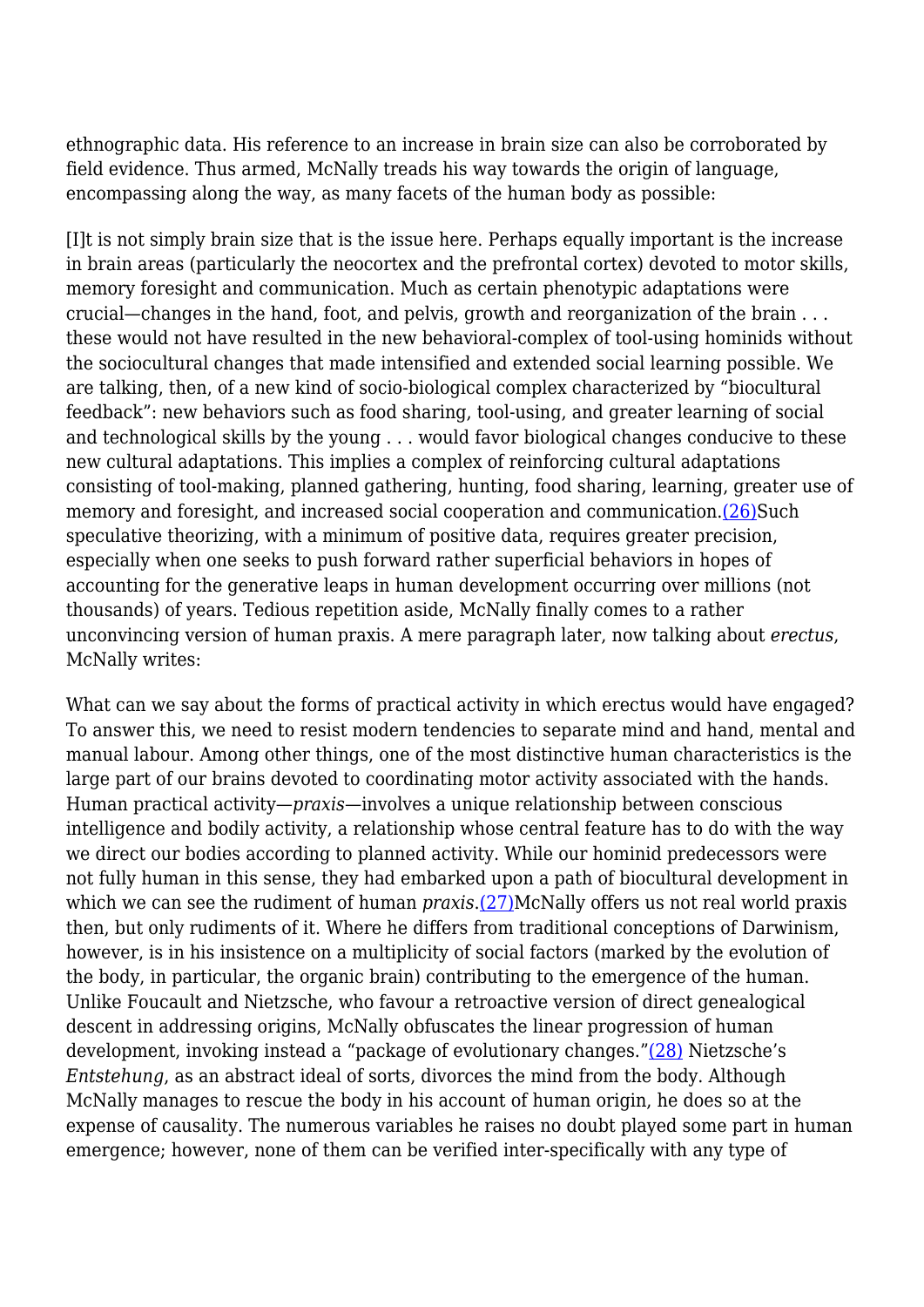rigour—theoretical or empirical. They only increase the number of possible points of entry from which one can begin to address human origin. While McNally's approach is certainly a generative one, its lack of any type of historical telos, suprahistorical or otherwise, makes it essentially unmanageable.

# **Ecce Homo**

Eric Gans's version of a generative anthropology, rather than looking to empirical data to verify its central claim—that humanity originated in an event—instead poses a *hypothetical* scene of origin, marked by the appearance of language. McNally unsurprisingly muddles the idea of any single scenic event:

[U]nless we advance some kind of creationist explanation, we have to see language as involving new emergent capacities whose roots lay in prelinguistic forms of *praxis* and intelligence . . . fully human language may have made possible new cognitive capacities; nevertheless, it must also have facilitated improved ways of doing things hominids were already doing[.\(29\)](http://anthropoetics.ucla.edu/ap1201/khan#n29)In articulating his version of human origin, McNally seeks to acknowledge our debt as humans not solely to language but also to the social/economic factors, however primitive, integral to the emergence of the species. Gans's originary hypothesis, then, is exactly the type of "creationist" explanation McNally disavows. Far from being a creationist though, Gans attributes to religion the discovery of a profound anthropological truth—namely that of an originating event.[\(30\)](http://anthropoetics.ucla.edu/ap1201/khan#n30)

Gans offers us three fundamental reasons as to why a singular scene of origin is necessary to account for the origin of language (and therefore, of man). The first is that "the scene must be *collective* because language, like all forms of representation, is a phenomenon of human communities rather than isolated individuals.["\(31\)](http://anthropoetics.ucla.edu/ap1201/khan#n31) McNally would not argue here, noting extensively the communal activities of the protohuman, including those of gathering, hunting, and the communal engagement in ritual feasts. Indeed, he quotes Richard Leakey, saying that "sharing, not hunting or gathering as such, is what made us human." $(32)$  Thus for both theorists, the long-term evolutionary benefits of sharing were (are) vital to the existence of the species. Nevertheless, the protohuman lacks the cognitive capacity to initiate such foresight. McNally himself concedes that sharing is "unquestionably a unique behavioral adaptation," $(33)$  asking "why it should have evolved" $(34)$  at all? He answers by noting that sharing was not so much a male phenomenon as a female one. Mothers, naturally forced to care for their young over a relatively long period of infant development (in comparison to other species), would have had to initiate the division of any communal feast. Only sustained care would have been beneficial to survival, the kind first practiced by mothers towards their young. Thus McNally attributes "the biological pattern for care . . . overwhelmingly . . . [to] females.["\(35\)](http://anthropoetics.ucla.edu/ap1201/khan#n35)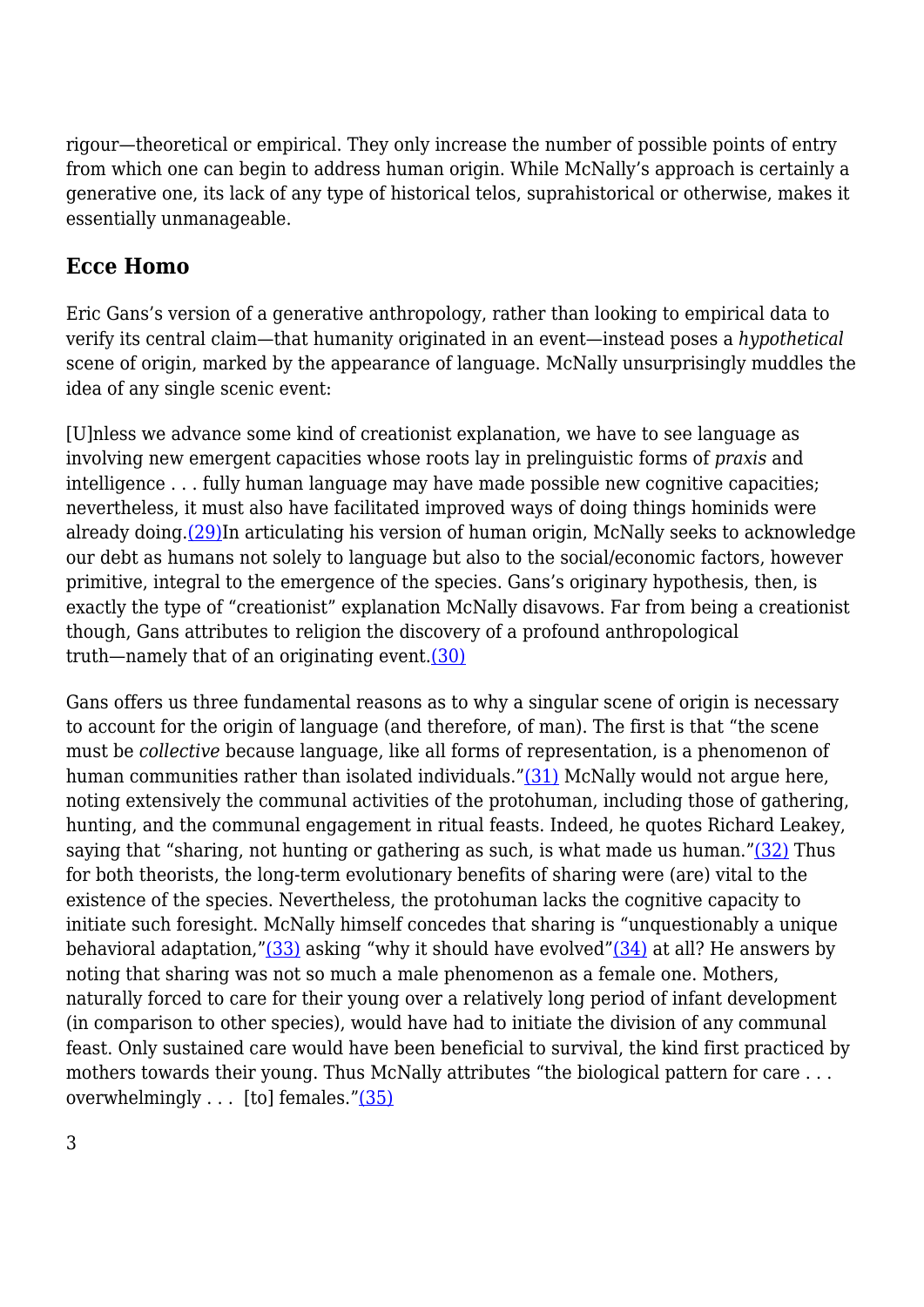Attributing such a phenomenon to men, however, is somewhat trickier. McNally even goes to the dubious length of invoking "some of the most overt forms of altruism.["\(36\)](http://anthropoetics.ucla.edu/ap1201/khan#n36) However, Gans's second reason for postulating a hypothetical event undercuts any such altruistic behavior, recognizing that "the individual member of the proto-human collectivity is still an animal and can therefore only be moved by appetites." $(37)$  If sharing is indeed what makes us human (and Gans, in fact, would tend to agre[e\(38\)\)](http://anthropoetics.ucla.edu/ap1201/khan#n38) then its social benefit must carry an immediate appetitive benefit rather than a long term communal one, the consideration of which still remains well beyond the cognitive limits of the protohuman.

Finally, Gans's third reason for postulating a hypothetical event of language origin is that "the 'arbitrary' sign must have its source in appetitive behavior." $(39)$  Thus Gans's hypothetical origin accounts for the shift from protohuman to human via appetitive desire rather than a commingling of social/economic forces. Monistic rather than pluralistic, Gans's originary event once again redeems language as the unique and defining quality of man. Let us now look at the specific protocols of the originary event.

Gans has us imagine a community of protohumans surrounding an object of appetitive desire.[\(40\)](http://anthropoetics.ucla.edu/ap1201/khan#n40) Thinking linearly, we can identify the community of protohumans by their propensity to engage in mimetic behavior, which McNally also recognizes as a fundamental characteristic unique to humans.

Apes and monkeys have little capacity to model their own activity on the observed actions of another. Certainly, these primates do not understand the intent behind a pointing gesture when, for example, a person wants to direct another's attention to a specific object, action, or location. Yet human children come to understand the communicative intent of such a gesture at around fourteen months: they quickly learn to follow the gesture or gaze of an adult. The limited abilities of apes and monkeys to learn through imitation may derive from their lack of a sense of another as a distinct agent (a "you") like themselves. $(41)$ It is not so much the mimesis associated with a child's ability to imitate others that Gans is concerned with, but rather, the appetitive mimesis that necessarily infects our hypothetical community.[\(42\)A](http://anthropoetics.ucla.edu/ap1201/khan#n42)s a collective, our community of protohumans forms a periphery around the central object; our bison is now granted central—though not sacred—status. It draws the appetitive desire of each individual member on the periphery. Nevertheless, the shift in consciousness from protohuman to human comes not through the survival and ultimate resolution of the first mimetic crisis, but through its deferral.[\(43\)](http://anthropoetics.ucla.edu/ap1201/khan#n43) Indeed, one can imagine a countless number of similar scenarios occurring throughout the animal kingdom. However, Gans notes that in the case of animals, a hierarchical structure exists to avert such crises, marked by the presence of an alpha-male:

[T]here exists within the [animal] group a dominance hierarchy that normally functions to prevent this kind of conflict [*i.e.*, the simultaneous unleashing of all appetitive desire]. Such hierarchies operate not in relation to the group as a whole, but on a one-on-one basis; an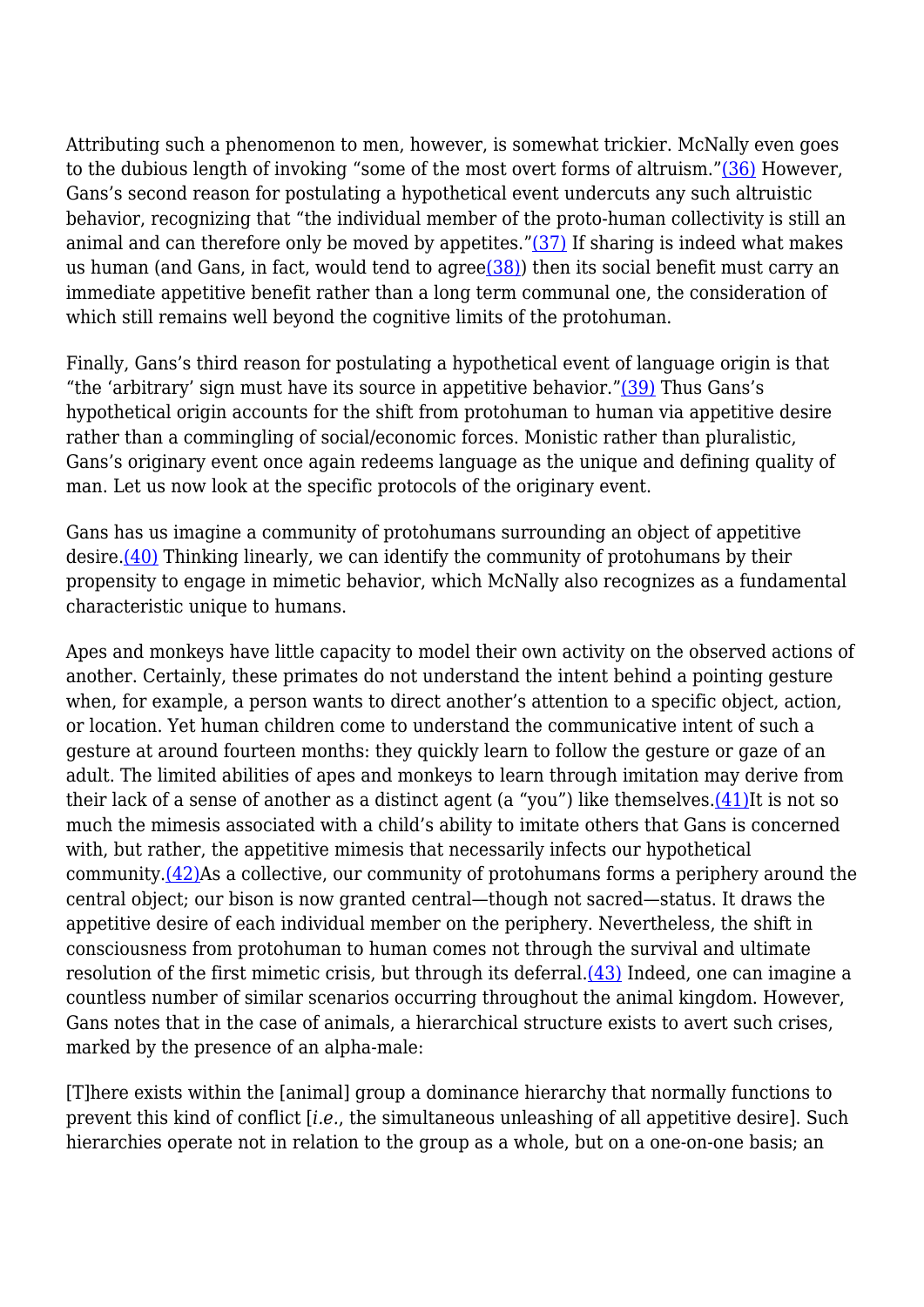individual may challenge the alpha animal for supremacy, but there is within the group neither collective dominance nor collective violence.[\(44\)](http://anthropoetics.ucla.edu/ap1201/khan#n44)No such mechanism exists for our community of protohumans, however. The collective violence that would ensue should any single member make a dash towards the centre necessarily threatens the *entire* collectivity. In this case, the threat of collective violence undermines both collective and/or individual dominance. Indeed, we are "the species for which the central problem of survival is posed by the relations within the species itself rather than those with the external world." $(45)$  The artifice that dissolves any hierarchical structure among the community of protohuman players is one of mimesis.

[A]t the moment of crisis, the strength of the appetitive drive has been increased by appetitive mimesis . . . Hence, in violation of the dominance hierarchy, all hands reach out for the object; but at the same time each is deterred from appropriating it by the sight of all the others reaching in the same direction. The "fearful symmetry" of the situation makes it impossible for any one participant to defy the others and pursue the gesture to its conclusion. The centre of the circle appears to possess a repellent, sacred force that prevents its occupation by the members of the group, that converts the gesture of appropriation into a gesture of designation. $(46)$ Each individual member of the protohuman community necessarily recognizes the repellent force of the central object. Its status as sacred is now guaranteed, as the protohumans have made the cognitive leap to becoming human in their contemplation of an aborted gesture of appropriation—made referential through the first ostensive sign. Although the repellent force of the sacred object is felt privately by each individual member of the human community, its power is mediated by the individual's conscious recognition that his aborted gesture necessarily exists in an imaginary and public landscape shared by all members of the community. The first ostensive sign is not an arbitrary utterance that acts to preserve the individual but rather one that guarantees the safety of the community at large; as such, it is destined to be recognized, simultaneously and universally, by all members of that community. The first community of human players necessarily finds itself on the periphery.

The pragmatics of the ostensive utterance requires that it possess a preexisting potential significance for its hearer that is in turn dependent on the existence of a virtual community of speakers that can be actualized at any moment. This virtual community extends from the originary community of language users down to our own universe[.\(47\)](http://anthropoetics.ucla.edu/ap1201/khan#n47)There is nothing "inherently" sacred about the central object itself; rather, its preexisting *potential* significance is based solely on its ability to attract the simultaneous appetitive glances of the collective. Sacrality, and the subsequent effectiveness of the first ostensive sign, then, is equally based on the existence of a virtual community of speakers that can be actualized at any moment of utterance—within the scene itself or without. The pragmatics of the first ostensive sign go beyond the simple generation of a referential system. The sign is a constant reminder of the first aborted gesture of appropriation, working perpetually to curb mimetic violence by recalling in the minds of its listeners the originary event.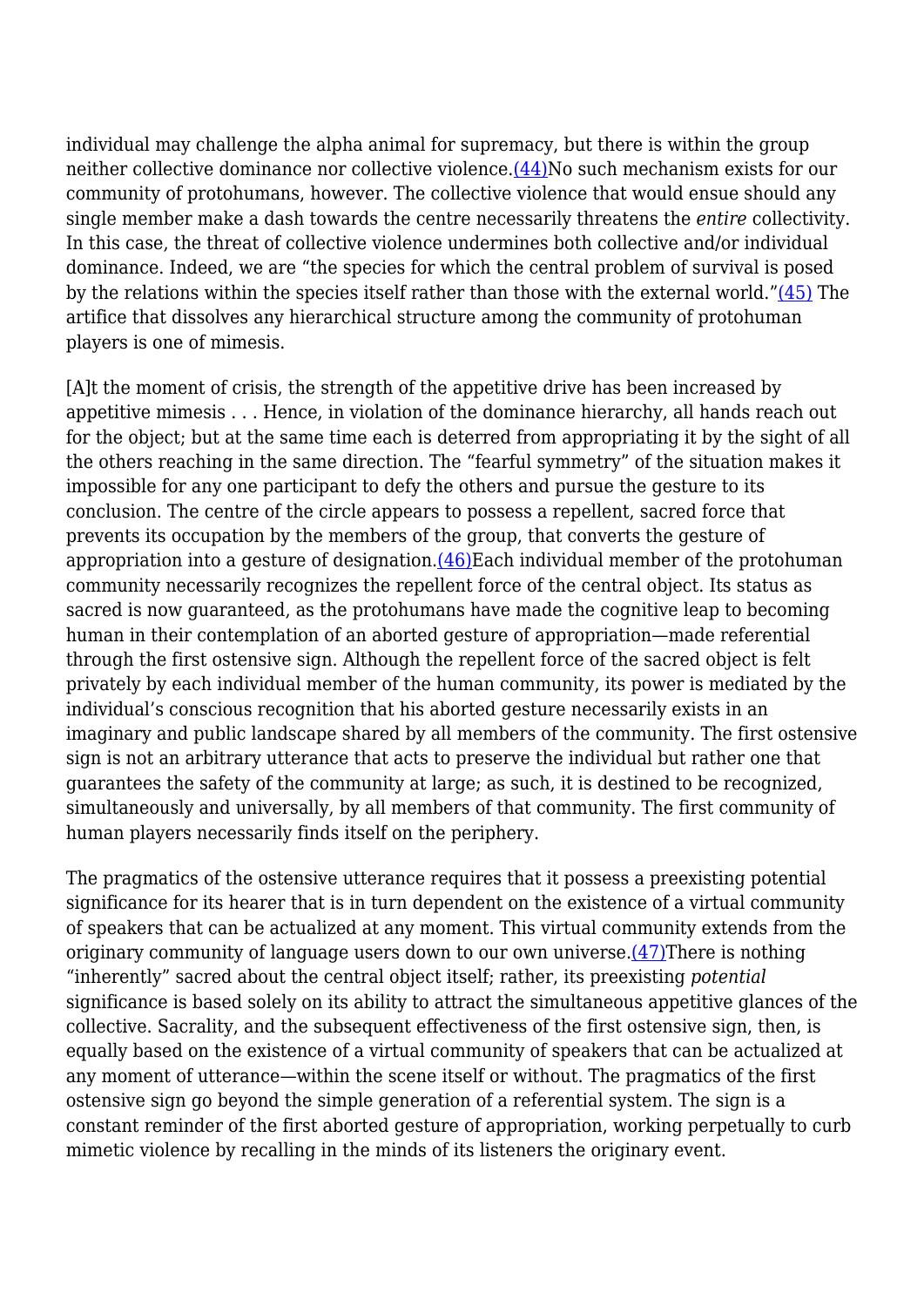Gans's originary event is a minimal hypothesis, making the fewest number of assumptions necessary to forward a plausible theory of origin[.\(48\)](http://anthropoetics.ucla.edu/ap1201/khan#n48) As a hypothetical theory, it seeks no real-world verification. Its power is testament to an exacting intellection—an intuitive rather than a positive grasp over human origin. Gans's originary hypothesis is theorizing at its most pristine, intuition at its finest. It is less a theory putting forth a mythic origin than a scenic one. The difference here is subtle but crucial. That is, if originary thinking is indeed "mythic," then the positivist himself constructs a scene which can be defined "mythic" as well. Gans derides the existence of a "hominid," that is—"a kind of ape in the process of becoming a man."[\(49\)](http://anthropoetics.ucla.edu/ap1201/khan#n49) Although the existence of such creatures may be corroborated by positive data, "they are situated within a million-year long transitional period during which the hominid remains an indefinite mediating species, near enough to man for us to understand its acts, yet far enough for this understanding to count as an explanation."[\(50\)](http://anthropoetics.ucla.edu/ap1201/khan#n50) Indeed, during such a period, no exact positive link can *ever* be established marking the shift from animal to human. We are left only with intuition, and the subsequent theories of origin that follow (McNally, *et al.*) cling only tenuously to existing positive data, the totality of which can never be exhausted. Each theory of origin simply waits to be refined or overturned by the next positive anthropological discovery. Originary thinking, on the other hand, does not deny the value of these discoveries, but neither does it inflate their potential value. Because "nothing must occur,["\(51\)](http://anthropoetics.ucla.edu/ap1201/khan#n51) during the million-year long transitional period of the hominid, a synchronic account of origin is accepted by default. "One of the most important transformations in the history of our planet, not to say the universe, occurs in a mere change of attitude that never *takes place*.["\(52\)](http://anthropoetics.ucla.edu/ap1201/khan#n52)

#### 4

### **Generative Anthropology and Ideology**

Gans's originary event does not deny the possibility of cultural discourse (of say, Marxism), but simply removes from it any claim to ontological truth. Indeed, all discourse is a generative runoff from the originary event—the ontology of which can only be guaranteed in the human imagination. The skeptics will cry solipsism, but originary thinking is unique in that it seeks not to overcome intellectual solipsism, but only presents the most plausible theory of origin that can be articulated within it. Gans reminds us (once again undercutting the divine) that "humans would not exist as self-understanding beings if such understanding were not necessary to their existence."[\(53\)](http://anthropoetics.ucla.edu/ap1201/khan#n53) Origins need not be miraculous. Originary thinking is the only formal theory of representation that can account for "its own historical emergence,["\(54\)](http://anthropoetics.ucla.edu/ap1201/khan#n54) but as a monism, it proposes no such closure of history. Indeed, Gans nominates originary thinking as "the anthropological equivalent of Gödel's theorem, which denies the closure of arithmetic."[\(55\)](http://anthropoetics.ucla.edu/ap1201/khan#n55)

Nietzsche's *Entstehung* is based less on divine intervention than an increase in appetitive entropy that accommodates the previous evolutionary and common biological precept of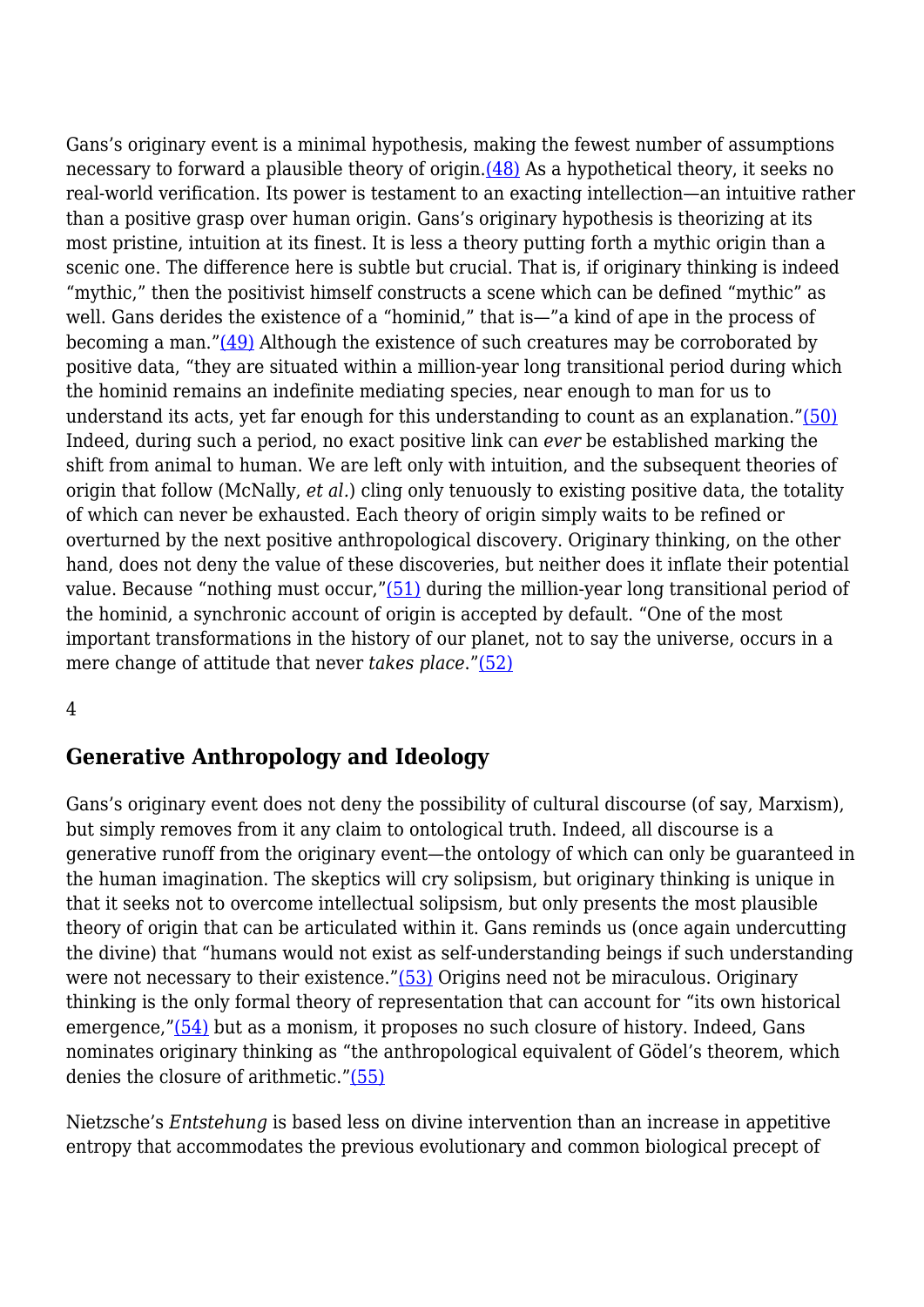"survival of the fittest." The effects of worldly praxis on the study of culture do not make the practice obsolete, but requires the refocusing of intellectual energy. Because generative anthropology recognizes that "humanity is the species for which the central problem of survival is posed by the relations within the species itself rather than those with the external world,"[\(56\)](http://anthropoetics.ucla.edu/ap1201/khan#n56) it follows that our ethical responsibilities become paramount not as a result of the ideal existence of some other-worldly morality, but rather because of the pragmatics of human survival. The first ostensive sign does not eliminate the possibility of extinction at the hands of mimesis, but merely defers it. The sign, as representative of the first aborted gesture, leads to originary resentment—that is, the human angst which necessarily follows the non-fulfilment of originary desire as opposed to appetitive satisfaction.

The birth of the self within the communal context defines it against this context. Even before we can speak of the liberating force of the originary exchange economy, the individual language user has internalized the context of the originary event in a *scene of representation*, a private imaginary space independent of the community. The contrast between the private and public scenes, between imaginary fulfillment and real alienation from the center, gives rise to *originary resentment* that is the first mode of selfconsciousness . . . As the originary community includes the first humans, so it alienates them by imposing renunciation not merely from without but from within. To participate in the originary scene is to accept alienation from the object of one's desire as the defining moment of self-consciousness.[\(57\)](http://anthropoetics.ucla.edu/ap1201/khan#n57)Cultural critique is less an action requiring the definitive version of Hegel's original master-slave thesis than a means of asking ourselves whether a given cultural/political/social/economic system works to quell this resentment sufficiently. The role of culture is to constantly appease such resentment via the ongoing generation of ritual, through ideology and/or appropriate market mechanisms. The truth-value of any ideology can then only be measured in terms of how well it dissipates originary resentment. Indeed, Gans challenges the logical necessity of the law of excluded middle when he says

From a pragmatic standpoint, this first ostensive designation, anterior to the category of "truth-value," is more indubitably true than any succeeding utterance, which could no longer be made to bear the burden of permitting humanity's very existence[.\(58\)E](http://anthropoetics.ucla.edu/ap1201/khan#n58)xtending such logic to the realm of ideology then, we can, in good conscience, embrace Terry Eagleton's otherwise contradictory remarks on ideology:

Those who oppose the idea of ideology as false consciousness are right to see that ideology is no baseless illusion but a solid reality, an active material force which must have at least enough cognitive content to help organize the practical lives of human beings. It does not consist primarily in a set of propositions about the world; and many of the propositions it does advance are actually true. None of this, however, need be denied by those who hold that ideology often or typically involves falsity, distortion and mystification. Even if ideology is largely a matter of 'lived relations', those relations, at least in certain social conditions, would often seem to involve claims and beliefs which are untrue.[\(59\)L](http://anthropoetics.ucla.edu/ap1201/khan#n59)ooking at the 'lived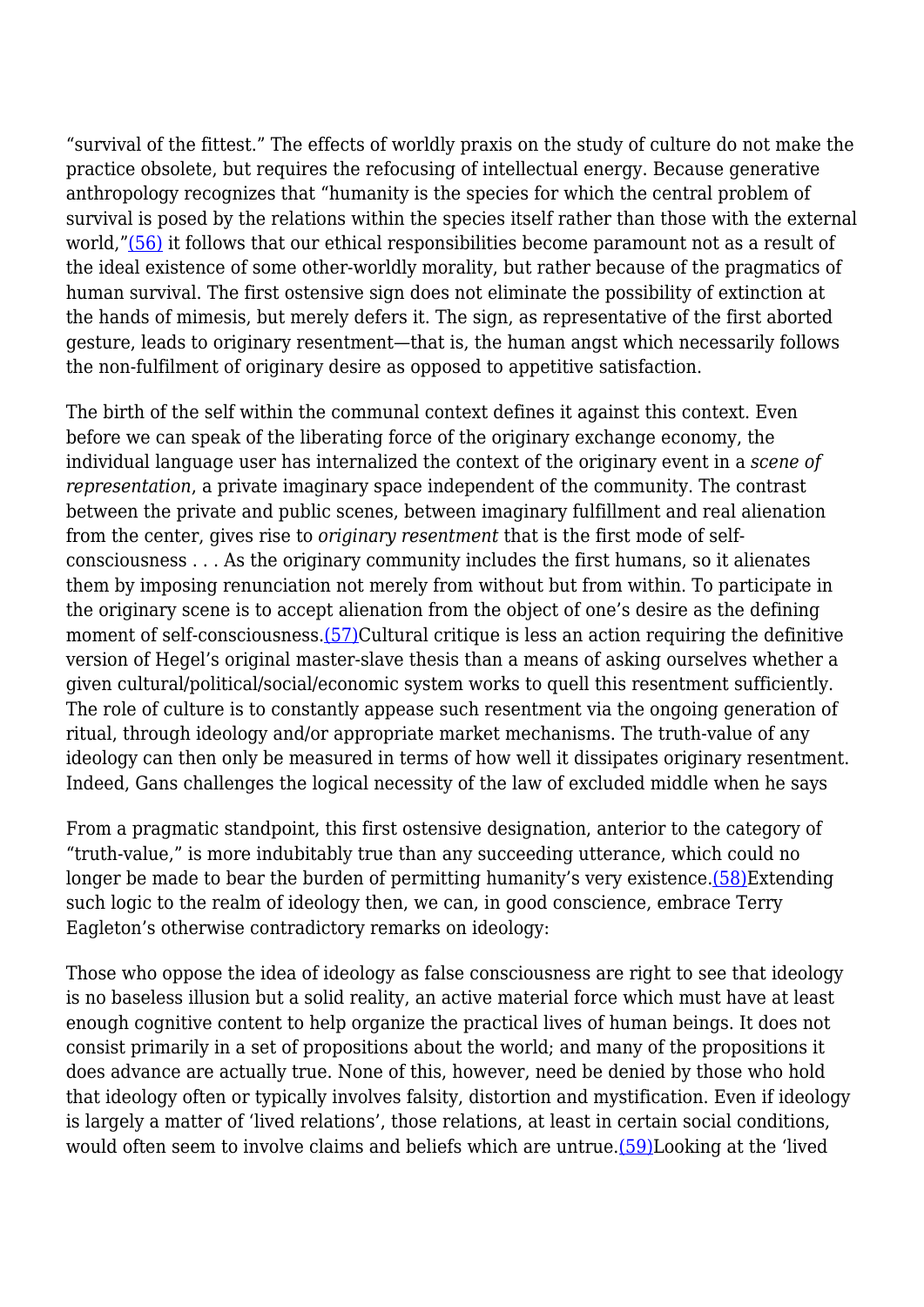relations' that allow people to get on with their day to day lives, we can ascertain their truth value in terms of how well they allow people to do so. Metaphysical ontology has little to do with buying bread; whether the sun rotates around the earth or vice versa makes little ideological difference in regards to such relations. Nevertheless, an anthropology that refuses closure out of respect for the generativity of cultural origin is sympathetic to the impossibility that "whole masses of human beings would hold over some extensive historical period ideas and beliefs which were simply nonsensical."[\(60\)](http://anthropoetics.ucla.edu/ap1201/khan#n60) There is always some truth inherent to any ideological system, which, however, cannot be verified empirically. Rather than positive verification, our beliefs now require a certain measure of intuitive affirmation.

Certain artifices of intellection, such as Derridean deconstruction, or even the Cartesian *tabula rasa*, undermine generation in seeking to divorce human intellection from the anthropological truths that preceded it—simply because they lack empirical verification. Regardless, we can trust a generative framework if we believe, as Eagleton does, that "most people feel uncomfortable at the thought of belonging to a seriously unjust form of life."[\(61\)](http://anthropoetics.ucla.edu/ap1201/khan#n61) We can extend this dictum to include the "untrue." Eagleton recognizes that no ideological system can last unless its citizens believe that the injustices (or, in this case, the falsities) are "*en route* to being amended, or that they are counterbalanced by greater benefits, or that they are inevitable or that they are not really injustices [falsities] at all.["\(62\)](http://anthropoetics.ucla.edu/ap1201/khan#n62)Ideology is less about empirical verification than deferral. Foucault, talking about a system of rules that guarantees domination, puts it so:

The successes of history belong to those who are capable of seizing these rules, to replace those who had used them, to disguise themselves so as to pervert them, invert their meaning, and redirect them against those who had initially imposed them; controlling this complex mechanism, they will make it function so as to overcome the rulers through their own rules.[\(63\)H](http://anthropoetics.ucla.edu/ap1201/khan#n63)owever, such nihilistic cynicism need not be the driving force behind human culture. The rules, as Foucault puts it, are continually overcome because no system can definitively overcome resentment. Which is to say that no ethical system is static; culture is not immortal. Rather, generation (via resentment) guarantees a perpetual cycle of cultural destruction/reconstruction which ensures the survival of the species.

## **Conclusion**

Gans differs from Foucault in that his version of human origin seeks no real-world verification. Rather than subsequently denying the veracity of generation, Gans refocuses its utility. Cultural generation is less about establishing any sort of real world ontology than of curbing originary resentment. Any cultural inquiry is fundamentally an inquiry into the nature of the sign itself. The nature of language, being both referential and generative, presupposes no real-world ideological truth. Generative anthropology is armed with the both the theoretical rigour and sensitivity to accommodate all means of inquiry by default. No all-prevailing hegemonic structure can exist. This does not reduce the credibility of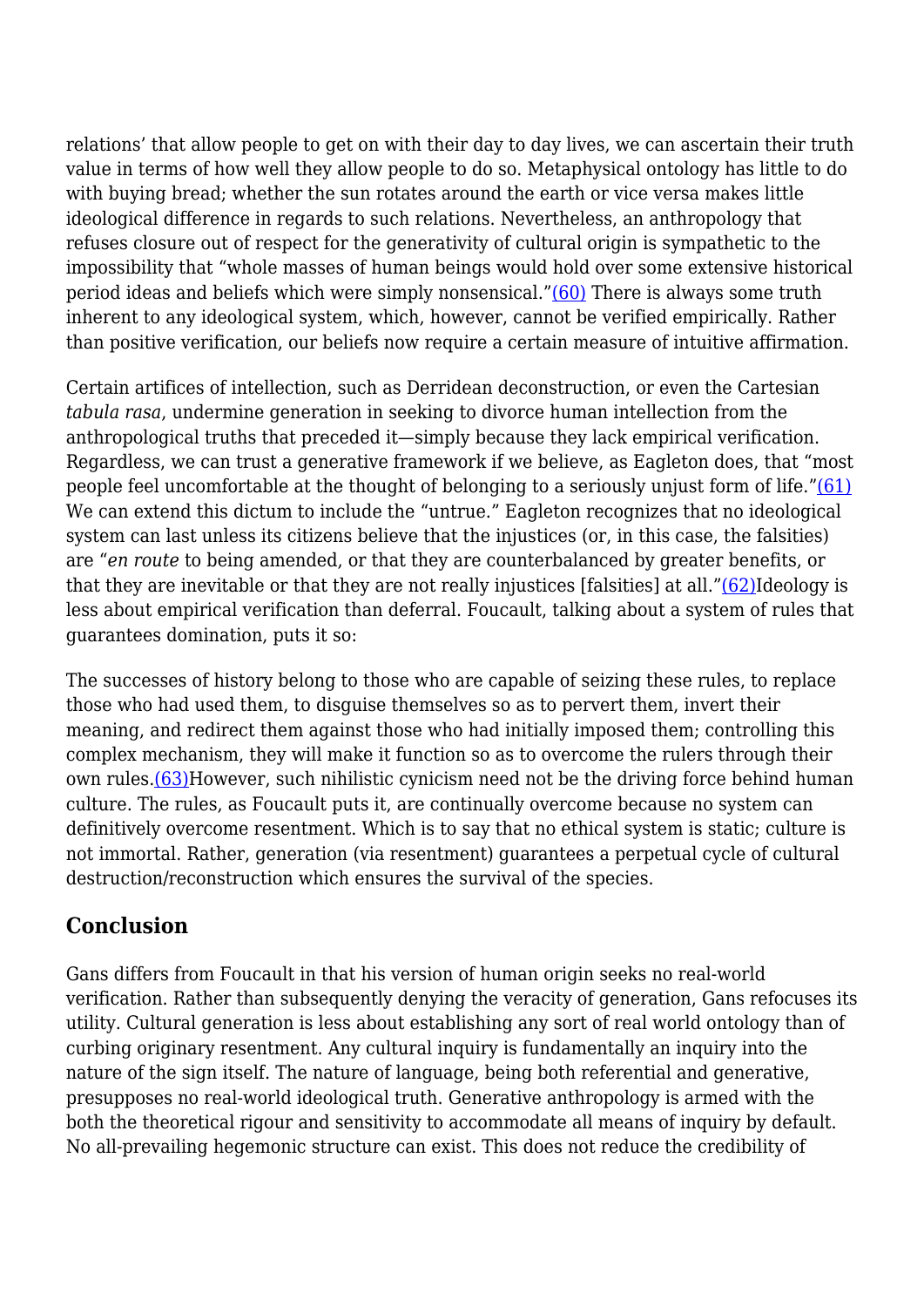generative anthropology, but merely shifts the locale in which any sort of theoretical verification can occur—from an empirical to an intuitive one. The Gordian knot, in which the strands of pluralism intertwine with those of a cultural singularity, has been slashed.

5

Critics like David McNally, rather than invoking a linear and diachronic view of human origin, have instead placed their faith in a synchronic and pluralistic view. While such a strategy can certainly never be disproved, neither can it ever hope to be verified. The originary event, as a minimal hypothesis, takes as its point of departure an intuitive rather than positive theoretical leap. Thus it can only be disproved should its intellectual minimalism prove incompatible with any future anthropological definition of man[.\(64\)](http://anthropoetics.ucla.edu/ap1201/khan#n64) As it stands thus far, the reasonableness of man as distinct because of his language-using capability far outweighs the unreasonableness of such an assumption, while allowing us to state a plausible theory of origin. We need not abandon causality because of solipsism, nor are we restricted in addressing our origins because of it. Generation, as is the case with Nietzsche, need not necessarily limit us merely to a genealogical inquiry "tainted" by perception. Culture cannot be deemed ineffective simply because it fails to purport the "ontological truths" surrounding its origin. Rather, every culture is a runoff of a single, originary event, each one equally valid until its central tenets prove incompatible with human survival.

# **Notes**

1. See Michel Foucault, "Nietzsche, Genealogy, History," in *Language, Counter-memory, Practice: Selected Essays and Interviews,* ed. Donald F. Bouchard, trans. Donald F. Bouchard and Sherry Simon (Ithaca: Cornell University Press, 1977), 152.[\(back\)](http://anthropoetics.ucla.edu/ap1201/khan#b1)

- 2. Foucault, 148. [\(back\)](http://anthropoetics.ucla.edu/ap1201/khan#b2)
- 3. Ibid., 156. [\(back\)](http://anthropoetics.ucla.edu/ap1201/khan#b3)
- 4. Ibid., 157. [\(back\)](http://anthropoetics.ucla.edu/ap1201/khan#b4)
- 5. Ibid., 151. [\(back\)](http://anthropoetics.ucla.edu/ap1201/khan#b5)
- 6. Ibid., 157. [\(back\)](http://anthropoetics.ucla.edu/ap1201/khan#b6)
- 7. Ibid. [\(back\)](http://anthropoetics.ucla.edu/ap1201/khan#b7)
- 8. Ibid., 158. [\(back\)](http://anthropoetics.ucla.edu/ap1201/khan#b8)
- 9. Ibid. [\(back\)](http://anthropoetics.ucla.edu/ap1201/khan#b9)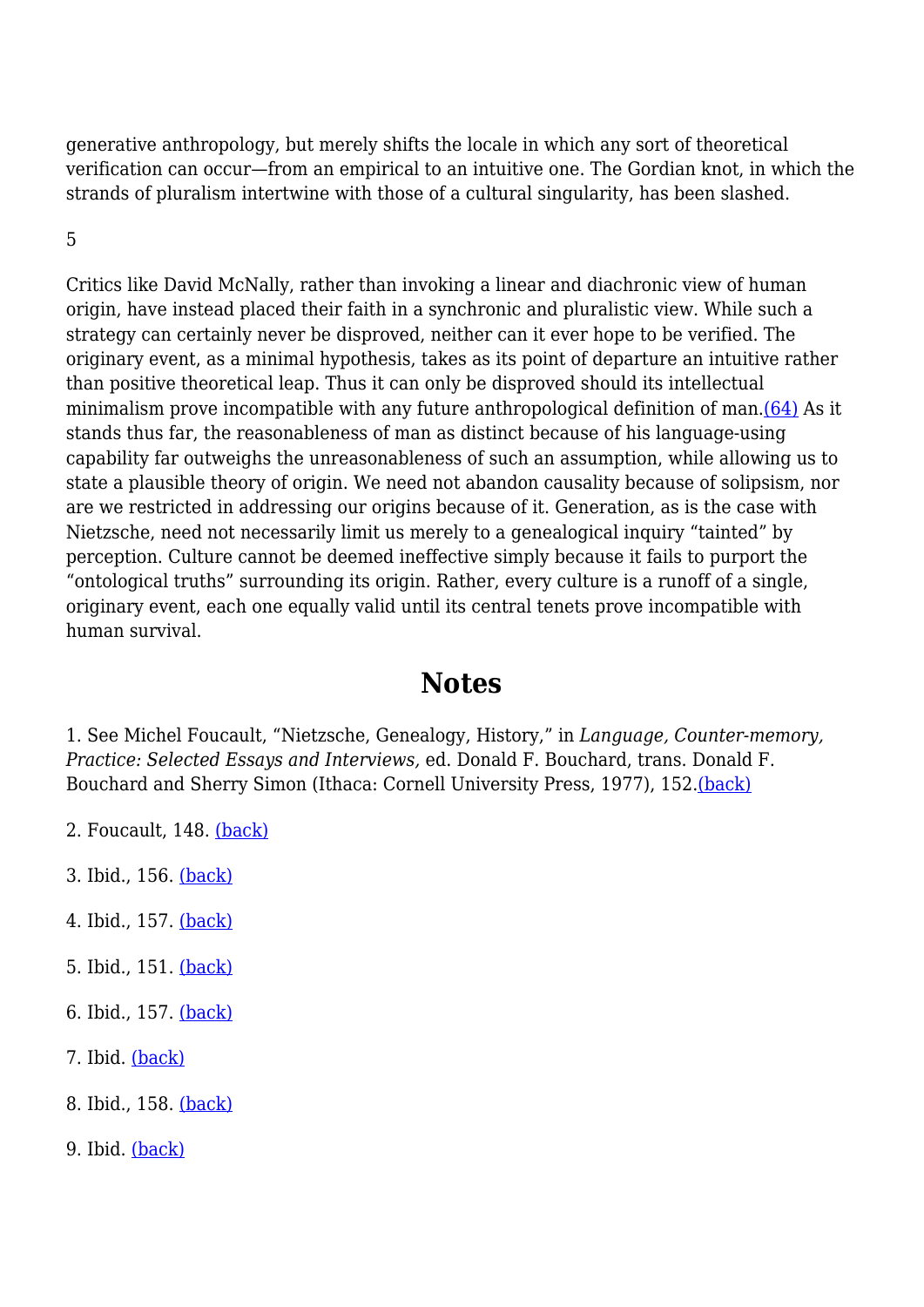- 10. Ibid., 152. [\(back\)](http://anthropoetics.ucla.edu/ap1201/khan#b10)
- 11. Ibid., 140. [\(back\)](http://anthropoetics.ucla.edu/ap1201/khan#b11)
- 12. Ibid., 152.. [\(back\)](http://anthropoetics.ucla.edu/ap1201/khan#b12)
- 13. Ibid.., 153. [\(back\)](http://anthropoetics.ucla.edu/ap1201/khan#b13)

14. Foucault uses the examples of Plato's ideals and Socrates' notion of immortality (Foucault, 159-60). [\(back\)](http://anthropoetics.ucla.edu/ap1201/khan#b14)

15. See David McNally, *Bodies of Meaning: Studies on Language, Labour, and Liberation* (Albany: State University of New York Press, 2001). [\(back\)](http://anthropoetics.ucla.edu/ap1201/khan#b15)

- 16. McNally, 8. [\(back\)](http://anthropoetics.ucla.edu/ap1201/khan#b16)
- 17. Ibid., 9. [\(back\)](http://anthropoetics.ucla.edu/ap1201/khan#b17)
- 18. Ibid., 85. [\(back\)](http://anthropoetics.ucla.edu/ap1201/khan#b18)

19. Specifically, the 'others' he is referring to are evolutionary biology, paleontology and anthropology; Ibid., 80. [\(back\)](http://anthropoetics.ucla.edu/ap1201/khan#b19)

- 20. Ibid., 87. [\(back\)](http://anthropoetics.ucla.edu/ap1201/khan#b20)
- 21. Ibid. [\(back\)](http://anthropoetics.ucla.edu/ap1201/khan#b21)
- 22. Ibid., 87-88. [\(back\)](http://anthropoetics.ucla.edu/ap1201/khan#b22)
- 23. Ibid., 92. [\(back\)](http://anthropoetics.ucla.edu/ap1201/khan#b23)
- 24. Ibid., 88. [\(back\)](http://anthropoetics.ucla.edu/ap1201/khan#b24)
- 25. Ibid., 92. [\(back\)](http://anthropoetics.ucla.edu/ap1201/khan#b25)
- 26. Ibid. [\(back\)](http://anthropoetics.ucla.edu/ap1201/khan#b26)
- 27. Ibid., 93. [\(back\)](http://anthropoetics.ucla.edu/ap1201/khan#b27)
- 28. Ibid., 86. [\(back\)](http://anthropoetics.ucla.edu/ap1201/khan#b28)
- 29. Ibid., 95. [\(back\)](http://anthropoetics.ucla.edu/ap1201/khan#b29)

30. Gans puts it thus: "The recent offensive of 'creation science' against the teaching of the theory of evolution has generally been dismissed in academic circles as a side-effect of the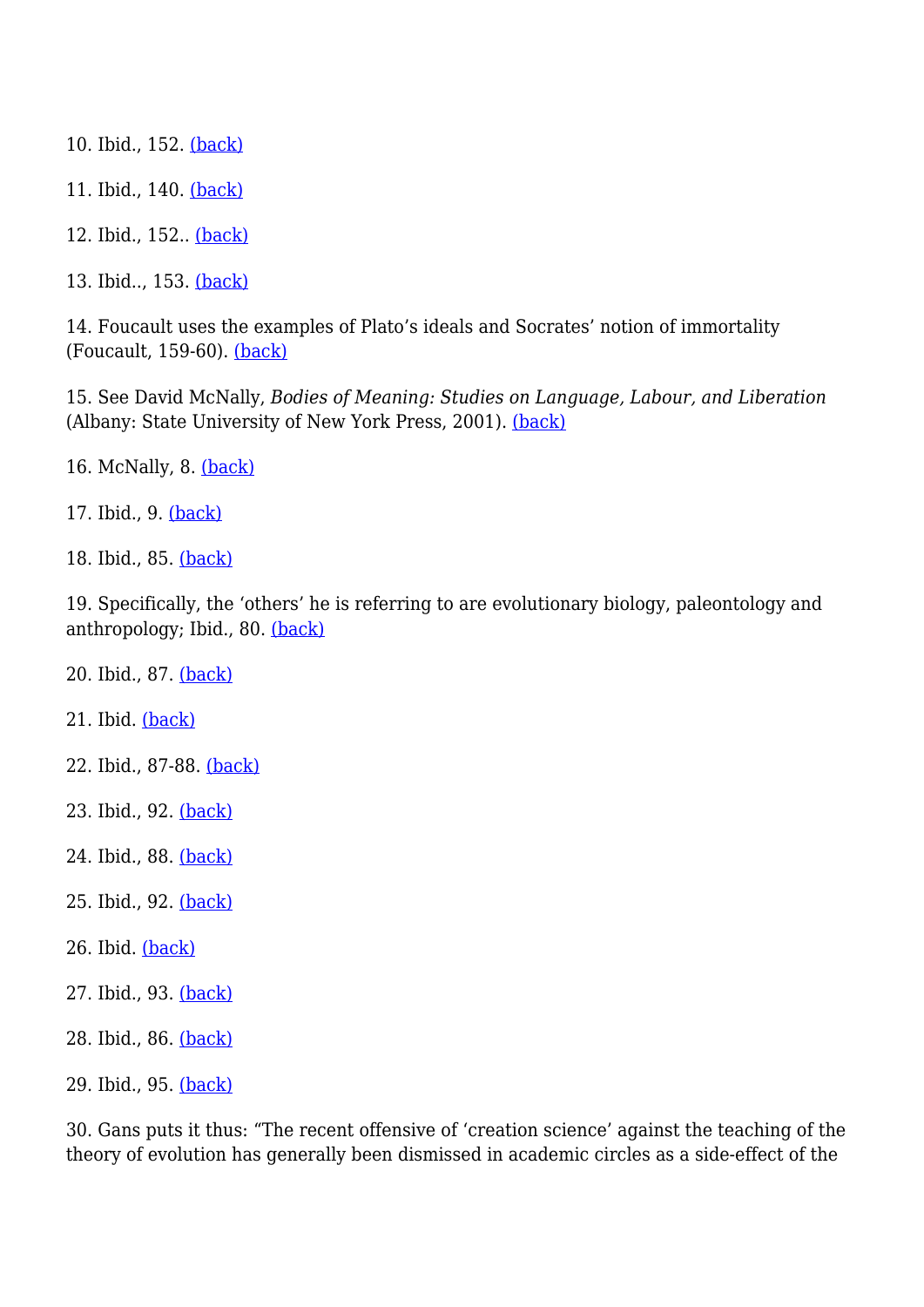conservative trend of the Reagan era. But although 'creation science' in itself is of little intellectual interest, its emergence reveals a fundamental point of conflict between science and religion that is of more than topical significance. This conflict concerns the origin and nature of man. In contrast to the embarrassing attempts of religion to muddy the waters of the natural sciences, the debate between science and religion on the subject of human origins is a true *dialogue de sourds*: neither side is capable of assimilating even the most fundamental contributions of the other." See Preface to Eric Gans's *Science and Faith: An Anthropology of Revelation* (Los Angeles: Rowman & Littlefield Publishers, Inc., 1990), vii. [\(back\)](http://anthropoetics.ucla.edu/ap1201/khan#b30)

6

- 31. His emphasis; Ibid., 3. [\(back\)](http://anthropoetics.ucla.edu/ap1201/khan#b31)
- 32. Leakey quoted in McNally, 89. [\(back\)](http://anthropoetics.ucla.edu/ap1201/khan#b32)
- 33. McNally, 89. [\(back\)](http://anthropoetics.ucla.edu/ap1201/khan#b33)
- 34. Ibid. [\(back\)](http://anthropoetics.ucla.edu/ap1201/khan#b34)
- 35. Ibid., 90. [\(back\)](http://anthropoetics.ucla.edu/ap1201/khan#b35)
- 36. Ibid., 88. [\(back\)](http://anthropoetics.ucla.edu/ap1201/khan#b36)
- 37. Gans, *Science & Faith*, 4. [\(back\)](http://anthropoetics.ucla.edu/ap1201/khan#b37)

38. For a complete discussion on the ethical ramifications of originary thinking, see Chapter 4 of *Originary Thinking* entitled, "Morality and Ethics," 45-61. [\(back\)](http://anthropoetics.ucla.edu/ap1201/khan#b38)

39. Gans, *Science & Faith*, 4. [\(back\)](http://anthropoetics.ucla.edu/ap1201/khan#b39)

40. Gans uses the example of the body of a large animal, say, a bison. See Eric Gans' *Originary Thinking* (Stanford: Stanford UP, 1993), 8. [\(back\)](http://anthropoetics.ucla.edu/ap1201/khan#b40)

41. McNally, 102. [\(back\)](http://anthropoetics.ucla.edu/ap1201/khan#b41)

42. The mimesis Gans invokes, is, in fact, a Girardian one, whereby desire does not exist in a simple dualistic fashion between sacred object and desiring subject; rather, desire is always mediated by the presence of a second subject, whose rush to the centre (i.e. sacred object) is necessarily imitated, leading to what Girard calls "the first mimetic crisis." See René Girard, *Violence and the Sacred* (Baltimore: John Hopkins UP, 1972). [\(back\)](http://anthropoetics.ucla.edu/ap1201/khan#b42)

43. Gans, *Originary Thinking*, 8-9. [\(back\)](http://anthropoetics.ucla.edu/ap1201/khan#b43)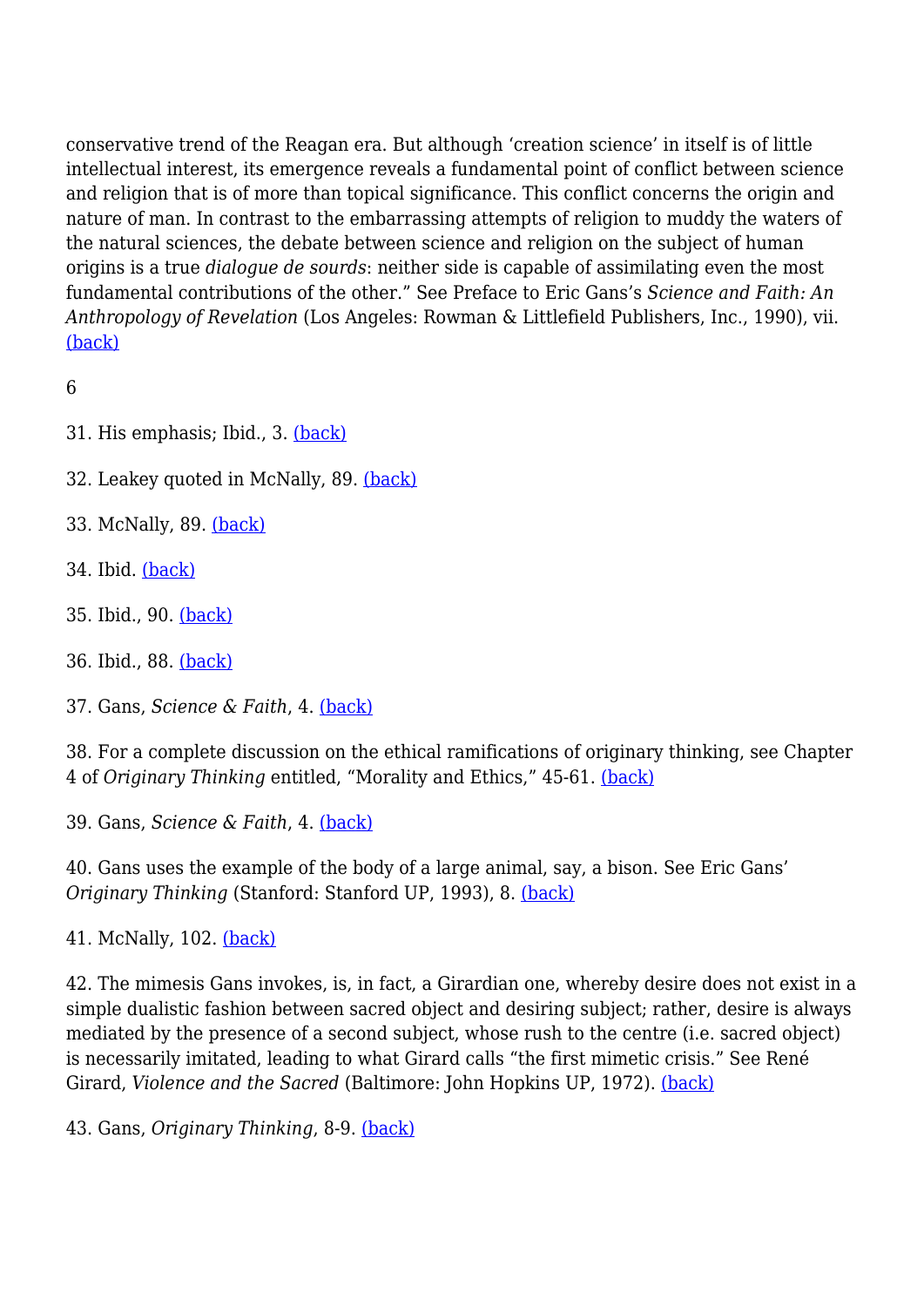44. Ibid., 8. [\(back\)](http://anthropoetics.ucla.edu/ap1201/khan#b44)

45. Ibid. [\(back\)](http://anthropoetics.ucla.edu/ap1201/khan#b45)

46. Ibid., 8-9. [\(back\)](http://anthropoetics.ucla.edu/ap1201/khan#b46)

47. Ibid., 65. [\(back\)](http://anthropoetics.ucla.edu/ap1201/khan#b47)

48. Gans states that his hypothesis "makes no claim to be definitive . . . [and is] constructed according to the primordial rule of scientific discourse that requires the *minimality of the hypothesis*, a rule often formulated in terms of 'Ockham's razor"—that mental entities should not be multiplied beyond necessity." See *Science & Faith*, 3. [\(back\)](http://anthropoetics.ucla.edu/ap1201/khan#b48)

49. Ibid., 8. [\(back\)](http://anthropoetics.ucla.edu/ap1201/khan#b49)

50. Ibid., 9-10. [\(back\)](http://anthropoetics.ucla.edu/ap1201/khan#b50)

- 51. Ibid., 10. [\(back\)](http://anthropoetics.ucla.edu/ap1201/khan#b51)
- 52. His emphasis; Ibid. [\(back\)](http://anthropoetics.ucla.edu/ap1201/khan#b52)
- 53. Gans, *Originary Thinking*, 1. [\(back\)](http://anthropoetics.ucla.edu/ap1201/khan#b53)
- 54. Ibid., viii. [\(back\)](http://anthropoetics.ucla.edu/ap1201/khan#b54)

7

55. Ibid; more thoroughly: "The lesson to be learned is that truly originary thinking does not equate its own emergence with the end of history. In the context of a worldwide exchange system creating ever more degrees of freedom, no theory can predict its own success or failure in the marketplace. Our anthropology, in affirming the ultimate necessity of the market, predicts, not its own triumph, but its own undecidablility. It is this prediction alone that is the test of its (undemonstratable) truth, the truth of a theory that denies historical closure." [\(back\)](http://anthropoetics.ucla.edu/ap1201/khan#b55)

56. Ibid., 2. [\(back\)](http://anthropoetics.ucla.edu/ap1201/khan#b56)

57. His emphasis; Ibid., 18-19. [\(back\)](http://anthropoetics.ucla.edu/ap1201/khan#b57)

58. Ibid., 87. [\(back\)](http://anthropoetics.ucla.edu/ap1201/khan#b58)

59. See Terry Eagleton, *Ideology: an Introduction* (London: Verso, 1991), 26. [\(back\)](http://anthropoetics.ucla.edu/ap1201/khan#b59)

60. Ibid., 12. [\(back\)](http://anthropoetics.ucla.edu/ap1201/khan#b60)